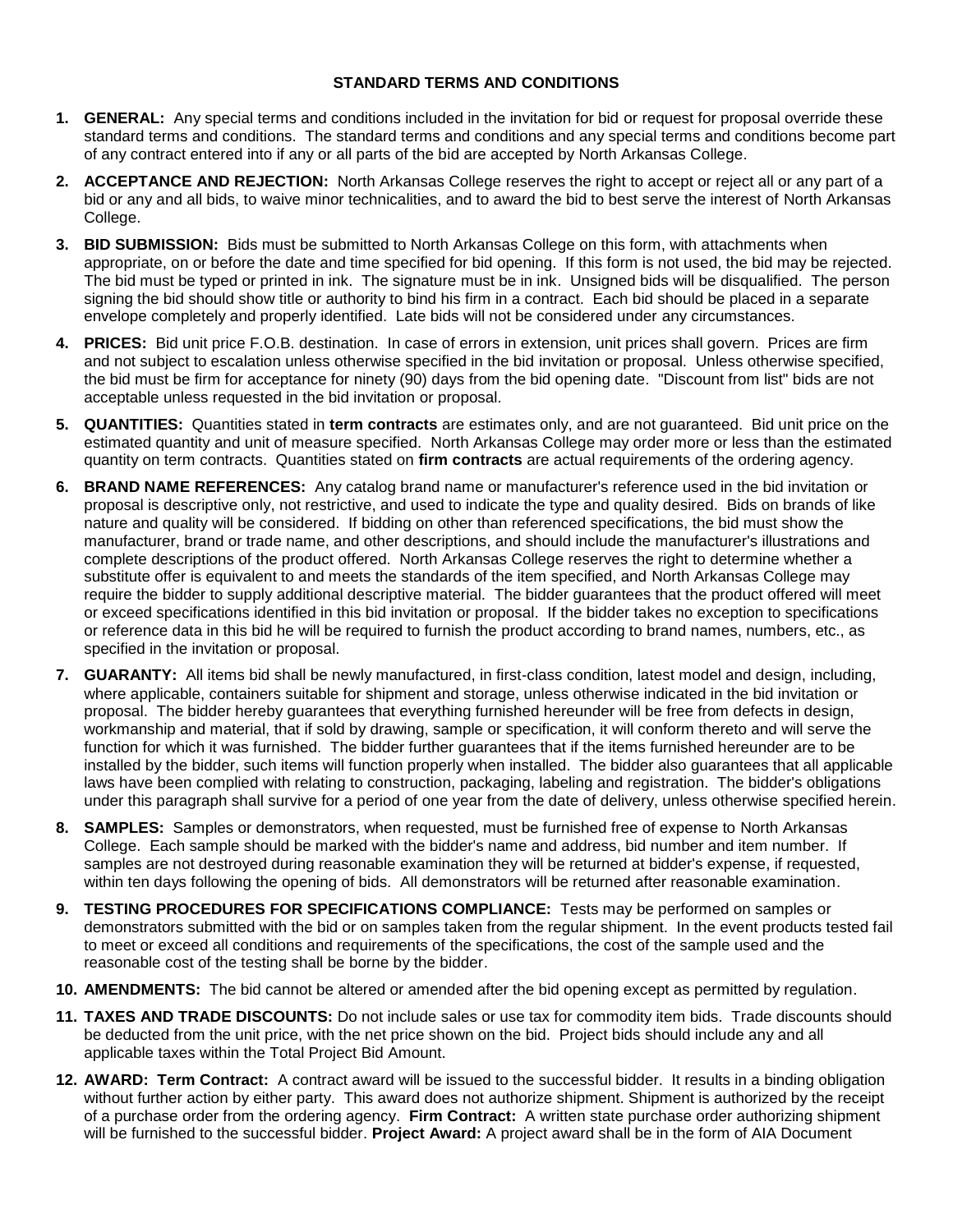A101, Standard Form of Agreement Between Owner and Contractor and will be governed by AIA Document A201, 2007, General Conditions of the Contract for Construction.

- **13. LENGTH OF CONTRACT:** The invitation for bid or request for proposal will show the period of time the term contract will be in effect.
- **14. DELIVERY ON FIRM CONTRACTS:** The invitation for bid or request for proposal will show the number of days to place a commodity in the ordering agency's designated location under normal conditions. If the bidder cannot meet North Arkansas College delivery, alternate delivery schedules may become a factor in an award. North Arkansas College has the right to extend delivery if reasons appear valid. If the date is not acceptable, the agency may buy elsewhere and any additional cost will be borne by the vendor.
- **15. DELIVERY REQUIREMENTS:** No substitutions or cancellations are permitted without written approval of North Arkansas College. Delivery shall be made during agency work hours only 8:00 a.m. to 4:30 p.m., unless prior approval for other delivery has been obtained from the agency. Packing memoranda shall be enclosed with each shipment.
- **16. STORAGE:** The ordering agency is responsible for storage if the contractor delivers within the time required and the agency cannot accept delivery.
- **17. DEFAULT:** All commodities furnished will be subject to inspection and acceptance of the ordering agency after delivery. Back orders, default in promised delivery, or failure to meet specifications authorize North Arkansas College to cancel this contract or any portion of it and reasonably purchase commodities elsewhere and charge full increase, if any, in cost and handling to the defaulting contractor. The contractor must give written notice to North Arkansas College and ordering agency of the reason and the expected delivery date. Consistent failure to meet delivery without a valid reason may cause removal from the bidders list or suspension of eligibility for award.
- **18. VARIATION IN QUANTITY:** North Arkansas College assumes no liability for commodities produced, processed or shipped in excess of the amount specified on the agency's purchase order.
- **19. INVOICING:** The contractor shall be paid upon the completion of all of the following: (1) submission of an original and the specified number of copies of a properly itemized invoice showing the bid and purchase order numbers, where itemized in the invitation for bid or request for proposal, (2) delivery and acceptance of the commodities and (3) proper and legal processing of the invoice by all necessary state agencies. Invoices must be sent to the "Invoice To" point shown on the purchase order.
- **20. STATE PROPERTY:** Any specifications, drawings, technical information, dies, cuts, negatives, positives, data or any other commodity furnished to the contractor hereunder or in contemplation hereof or developed by the contractor for use hereunder shall remain property of North Arkansas College, be kept confidential, be used only as expressly authorized and returned at the contractor's expense to the F.O.B. point properly identifying what is being returned.
- **21. PATENTS OR COPYRIGHTS:** The contractor agrees to indemnify and hold North Arkansas College harmless from all claims, damages and costs including attorneys' fees, arising from infringement of patents or copyrights.
- **22. ASSIGNMENT**: Any contract entered into pursuant to this invitation for bid or request for proposal is not assignable nor the duties thereunder delegable by either party without the written consent of the other party of the contract.
- **23. OTHER REMEDIES:** In addition to the remedies outlined herein, the contractor and North Arkansas College have the right to pursue any other remedy permitted by law or in equity.
- **24. LACK OF FUNDS:** North Arkansas College may cancel this contract to the extent funds are no longer legally available for expenditures under this contract. Any delivered but unpaid for goods will be returned in normal condition to the contractor by North Arkansas College. If North Arkansas College is unable to return the commodities in normal condition and there are no funds legally available to pay for the goods, the contractor may file a claim with the Arkansas Claims Commission. If the contractor has provided services and there are no longer funds legally available to pay for the services, the contractor may file a claim.
- **25. DISCRIMINATION:** In order to comply with the provision of Act 954 of 1977, relating to unfair employment practices, the bidder agrees that: (a) the bidder will not discriminate against any employee or applicant for employment because of race, sex, color, age, religion, handicap, or national origin; (b) in all solicitations or advertisements for employees, the bidder will state that all qualified applicants will receive consideration without regard to race, color, sex, age, religion, handicap, or national origin; (c) the bidder will furnish such relevant information and reports as requested by the Human Resources Commission for the purpose of determining compliance with the statute; (d) failure of the bidder to comply with the statute, the rules and regulations promulgated thereunder and this nondiscrimination clause shall be deemed a breach of contract and it may be cancelled, terminated or suspended in whole or in part; (e) the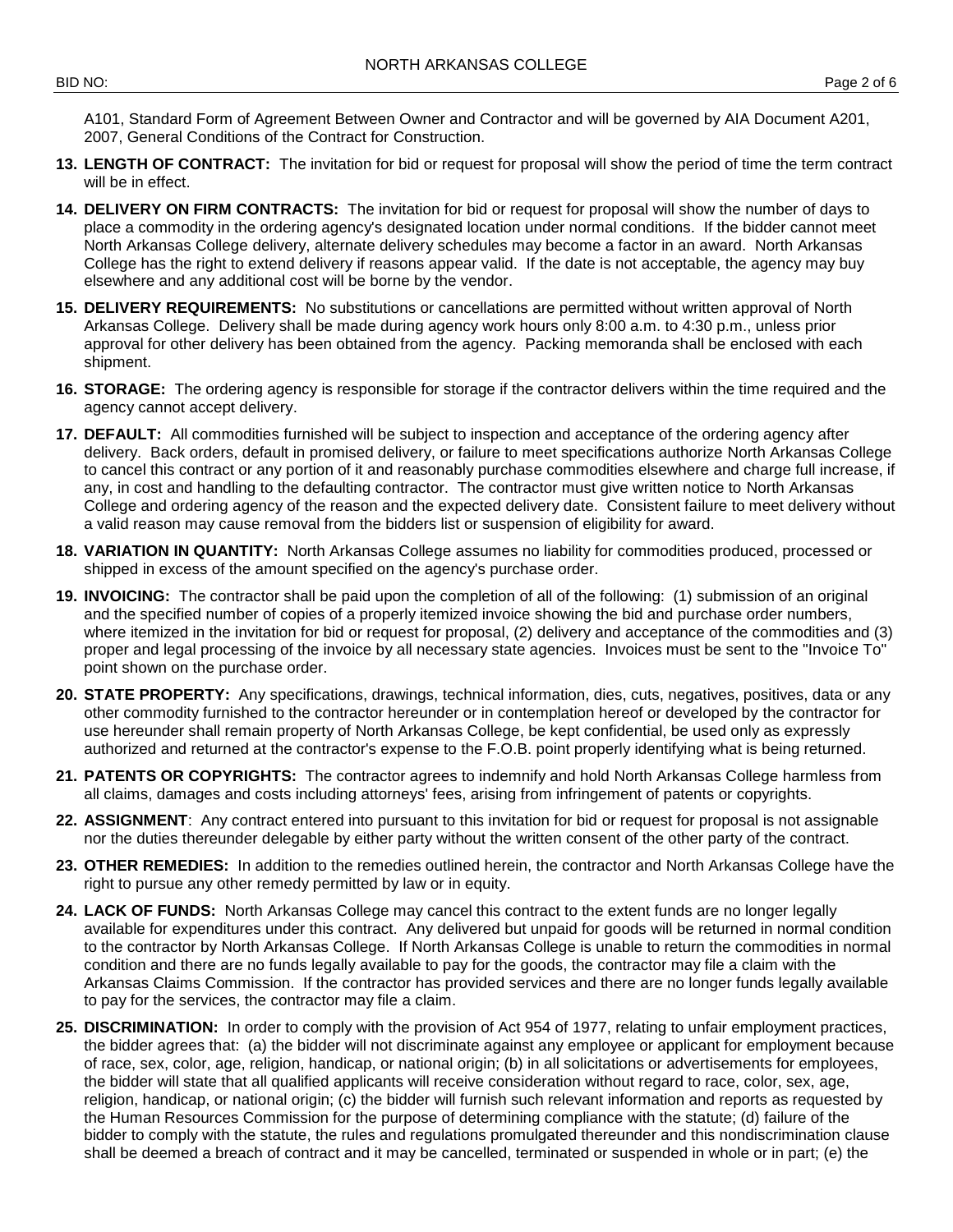bidder will include the provisions of items (a) through (d) in every subcontract so that such provisions will be binding upon such subcontractor or vendor.

- **26. CONTINGENT FEE:** The bidder guarantees that he has not retained a person to solicit or secure this contract upon an agreement or understanding for a commission, percentage, brokerage or contingent fee, except for retention of bona fide employees or bona fide established commercial selling agencies maintained by the bidder for the purpose of securing business.
- **27. ANTITRUST ASSIGNMENT:** As part of the consideration for entering into any contract pursuant to this invitation for bid or request for proposal, the bidder named on the front of this invitation for bid or request for proposal, acting herein by the authorized individual or its duly authorized agent, hereby assigns, sells and transfers to North Arkansas College all rights, title and interest in and to all causes of action it may have under the antitrust laws of the United States or this state for price fixing, which causes of action have accrued prior to the date of this assignment and which relate solely to the particular goods or services purchased or produced by this State pursuant to this contract.
- **28. MINOR CAPITAL IMPROVEMENTS: (\$5,000**.**01 to \$19,999.99**) A Certificate of Insurance is required from the successful bidder prior to the issuance of the purchase order.
- **29. MAJOR CAPITAL IMPROVEMENTS (over \$20,000).** A five (5) percent Bid Bond must be submitted with a sealed bid. A Certificate of Insurance, one hundred (100) percent Performance Bond, and a Contractor's License are required from the successful bidder prior to the issuance of a purchase order. Contractor will be required to complete the **Contract and Grant Disclosure and Certification Form (EO 98-04)** for bids over \$25,000.
- **30. EQUAL OPPORTUNITY POLICY:** Act 2157 of the 2005 Arkansas Regular Legislative Session requires that any business or person responding to a formal invitation for bid must submit a copy of their most current equal opportunity policy with their bid response. Although bidders are encouraged to have a viable equal opportunity policy, a written response stating the bidder does not have an equal opportunity policy will be considered compliance with the requirement.
- **31. ARKANSAS TECHNOLOGY ACCESS CLAUSE:** The vendor expressly acknowledges that state funds may not be expended in connection with the purchase of the information technology unless that system meets certain statutory requirements, in accordance with State of Arkansas technology policy standards relating to accessibility by persons with visual impairments. Accordingly, the Vendor represents and warrants to North Arkansas College that the technology provided to the College for purchase is capable, either by virtue of features included within the technology or because it is readily adaptable by use with other technology, of (1) providing equivalent access for effective use of both visual and nonvisual means; (2) presenting information, including prompts used by interactive communications, in formats intended for nonvisual use: and (3) being integrated into networks for obtaining, retrieving, and disseminating information used by individuals who are not blind or visually impaired. For purposes of this paragraph, the phrase "equivalent access" means a substantially similar ability to communicate with or make use of the technology, either directly by features incorporated within the technology or by other reasonable means such as assisting devices or services with would constitute reasonable accommodation under the Americans with Disabilities Act or similar state or federal laws. Examples of methods by which equivalent access may be provided include, but not limited to, keyboard alternatives to mouse commands or other means of navigating graphical displays, and customizable display appearance. If requested, the Vendor must provide a detailed plan for making this purchase accessible and/or a validation of concept demonstration.
- **32. ILLEGAL IMMIGRANT CERTIFICATION**: Pursuant to Act 157 of the 2007 Arkansas Regular Legislative Session, any prospective contractor for goods or services totaling twenty-five thousand dollars (\$25,000) or more, must certify in a manner that does not violate federal law in existence on January 1, 2007, that the contractor, at the time of the certification, does not employ or contract certification, the subcontractor shall certify in a manner that does not violate federal law in existence on January 1, 2007, that the subcontractor, at the time of certification, does not employ or contract with an illegal immigrant. Respondents are to certify online at: [http://www.arkansas.gov/dfa/procurement/pro\\_immigrant.html](http://www.arkansas.gov/dfa/procurement/pro_immigrant.html)
- **33. PROJECT BID AMOUNT:** The submitted Bid Amount must remain valid for ninety (90) days or be subject to forfeiture of the Bid Bond.
- **34. CONTRACT & GRANT DISCLOSURE & CERTIFICATE:** Any contract or amendment to any contract executed by the College that **exceeds \$25,000** shall require the contractor to disclose information as required under the terms of Executive Order 98-04 and the regulations pursuant thereto. Failure of any person or entity to make any disclosure required by Governor's Executive Order 98-04, or any violation of any rule, regulation, or policy adopted pursuant to that order, shall be in material breach of terms on this contract. Any contractor, whether an individual or entity, who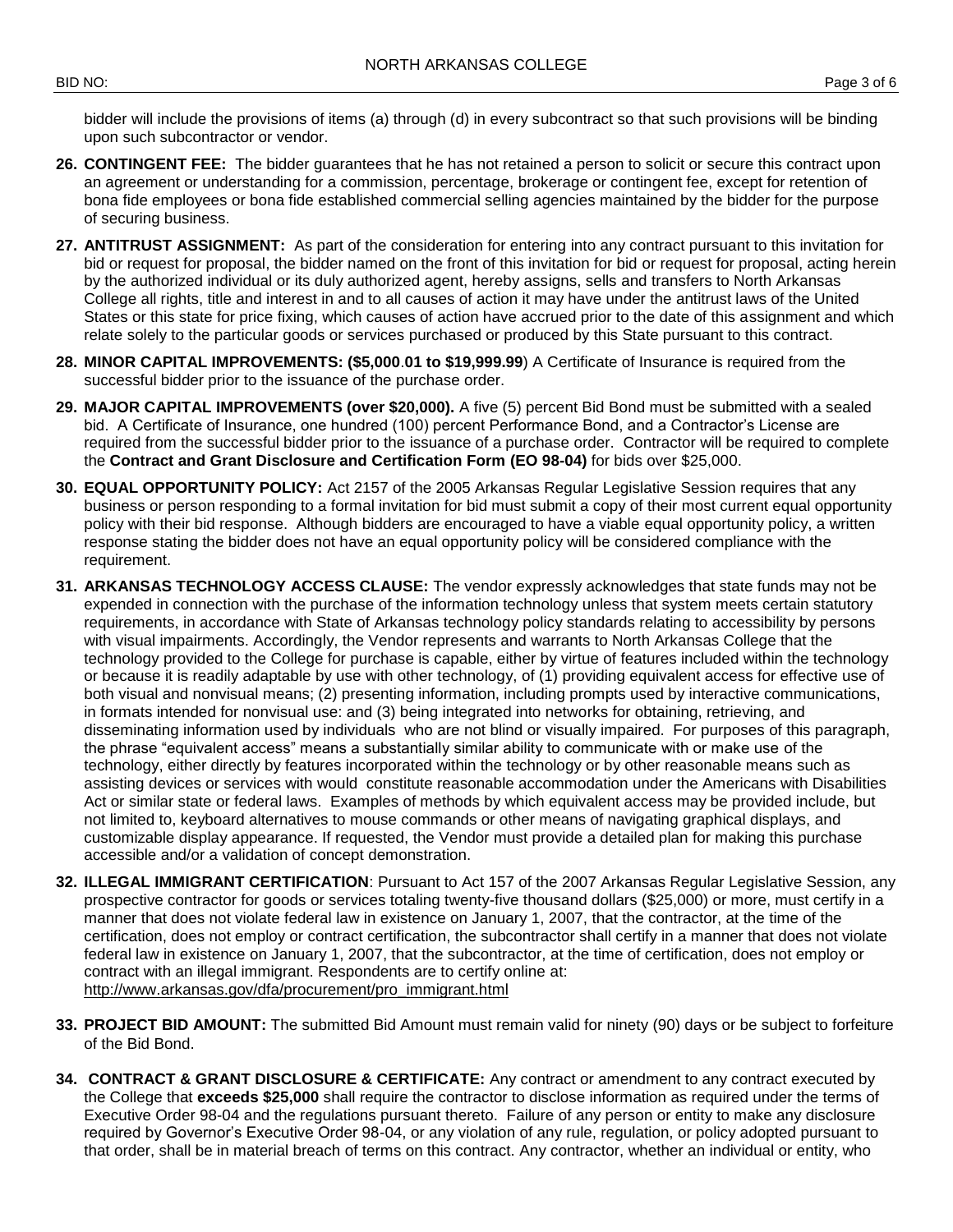fails to make the required disclosure or who violates any rule, regulation, or policy shall be subject to all legal remedies available to the College under existing law.

If required, the Contract & Grant Disclosure and Certificate form, shall be used for the disclosure purpose. No contract or amendment to any existing contract will be approved until the contractor completes and returns the disclosure form.

## **35. GENERAL INFORMATION:** North Arkansas College shall not:

- A. Lease any equipment or software for a period of time which continues past the end of a fiscal year unless the contract allows for cancellation by Northark upon a 30 day written notice to the vendor/lessor in the event funds are not appropriated.
- B. Contract with another party to indemnify and defend that party for any liability and damages.
- C. Pay damages, legal expenses or other costs and expenses of any other party.
- D. Continue a contract once any equipment has been repossessed.
- E. Agree to any litigation location other than within the State of Arkansas.
- F. Agree to any provision of a contract which violates the laws or constitution of the State of Arkansas.
- G. Enter a contract which grants to another party any remedies other than the following:
	- The right to possession
	- The right to accrued payments
	- The right to expenses of de-installation
	- The right of expenses of repair to return the equipment to normal working order, normal wear and tear excluded
- H. Agree to a contract unless the laws of the State of Arkansas shall govern such contract.
- I. Agree to any contract or contract agreement prior to an Award Notification by North Arkansas College.

**36. BOYCOTT OF ISRAEL**: Pursuant to Arkansas Code Annotated § 25-1-503, a public entity shall not enter into a contract with a company unless the contract includes a written certification that the person or company is not currently engaged in, and agrees for the duration of the contract not to engage in, a boycott of Israel. Vendor hereby certifies that they do not boycott Israel and will not boycott Israel during the aggregate term of the contract.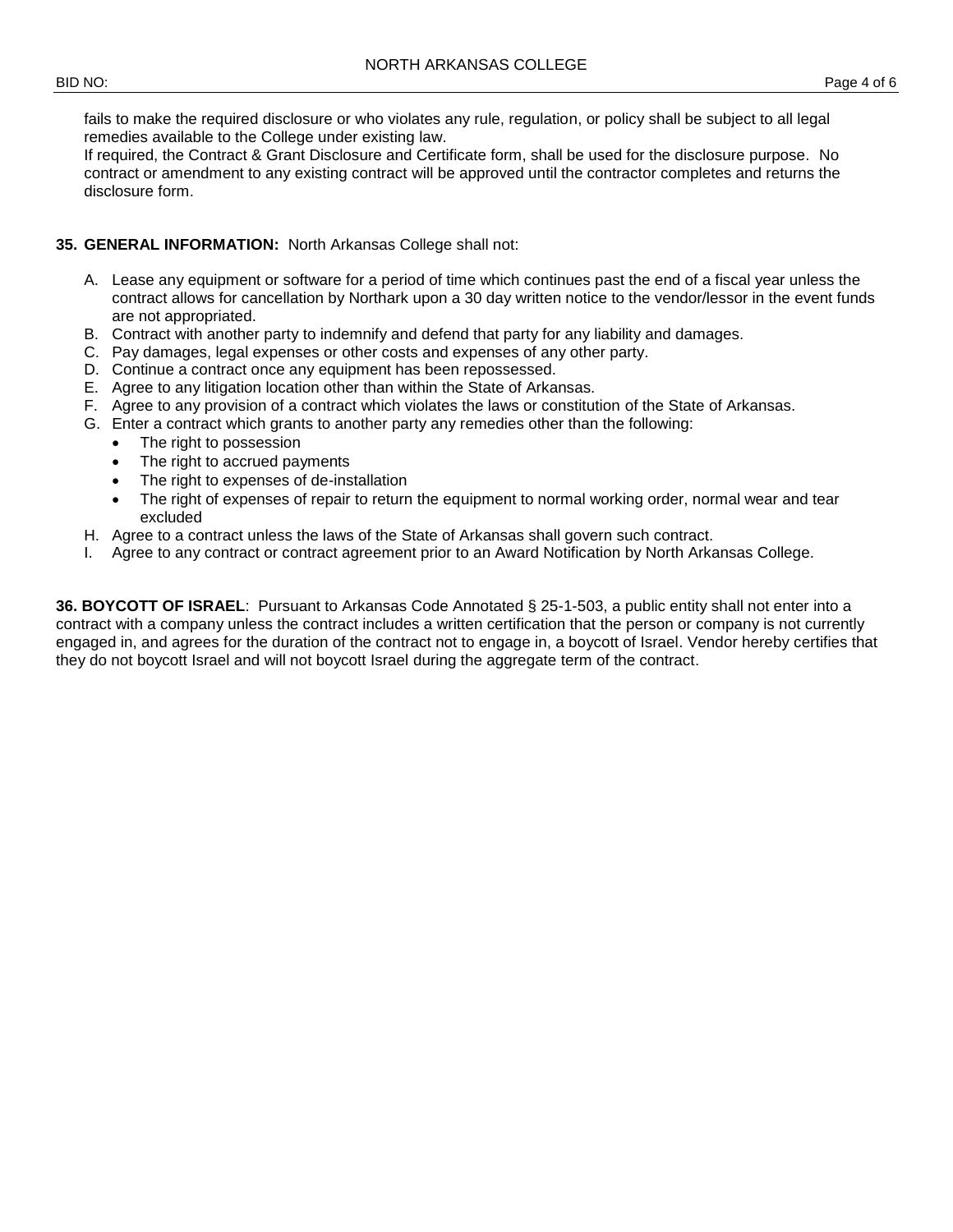## **CONTRACT AND GRANT DISCLOSURE AND CERTIFICATION FORM**

| Failure to complete all of the following information may result in a delay in obtaining a contract, lease, purchase agreement, or grant award with any Arkansas State Agency.                                                                                                                                                                                                                                                                                                                                                                                       |                  |        |                                                                          |                      |                                     |                                                                                                                                 |                           |                        |  |
|---------------------------------------------------------------------------------------------------------------------------------------------------------------------------------------------------------------------------------------------------------------------------------------------------------------------------------------------------------------------------------------------------------------------------------------------------------------------------------------------------------------------------------------------------------------------|------------------|--------|--------------------------------------------------------------------------|----------------------|-------------------------------------|---------------------------------------------------------------------------------------------------------------------------------|---------------------------|------------------------|--|
| <b>SUBCONTRACTOR:</b><br><b>SUBCONTRACTOR NAME:</b><br><b>Yes</b> ∏No                                                                                                                                                                                                                                                                                                                                                                                                                                                                                               |                  |        |                                                                          |                      |                                     |                                                                                                                                 |                           |                        |  |
| <b>IS THIS FOR:</b>                                                                                                                                                                                                                                                                                                                                                                                                                                                                                                                                                 |                  |        |                                                                          |                      |                                     |                                                                                                                                 |                           |                        |  |
| <b>TAXPAYER ID NAME:</b>                                                                                                                                                                                                                                                                                                                                                                                                                                                                                                                                            |                  |        | Goods?                                                                   |                      |                                     | Services?<br>Both?                                                                                                              |                           |                        |  |
| <b>FIRST NAME:</b><br><b>YOUR LAST NAME:</b><br>M.L:                                                                                                                                                                                                                                                                                                                                                                                                                                                                                                                |                  |        |                                                                          |                      |                                     |                                                                                                                                 |                           |                        |  |
| <b>ADDRESS:</b>                                                                                                                                                                                                                                                                                                                                                                                                                                                                                                                                                     |                  |        |                                                                          |                      |                                     |                                                                                                                                 |                           |                        |  |
| <b>STATE:</b><br>CITY:                                                                                                                                                                                                                                                                                                                                                                                                                                                                                                                                              |                  |        |                                                                          |                      | <b>ZIP CODE:</b><br><b>COUNTRY:</b> |                                                                                                                                 |                           |                        |  |
| AS A CONDITION OF OBTAINING, EXTENDING, AMENDING, OR RENEWING A CONTRACT, LEASE, PURCHASE AGREEMENT,                                                                                                                                                                                                                                                                                                                                                                                                                                                                |                  |        |                                                                          |                      |                                     |                                                                                                                                 |                           |                        |  |
| OR GRANT AWARD WITH ANY ARKANSAS STATE AGENCY, THE FOLLOWING INFORMATION MUST BE DISCLOSED:                                                                                                                                                                                                                                                                                                                                                                                                                                                                         |                  |        |                                                                          |                      |                                     |                                                                                                                                 |                           |                        |  |
| FOR INDIVIDUALS*                                                                                                                                                                                                                                                                                                                                                                                                                                                                                                                                                    |                  |        |                                                                          |                      |                                     |                                                                                                                                 |                           |                        |  |
| Indicate below if: you, your spouse or the brother, sister, parent, or child of you or your spouse is a current or former: member of the General Assembly, Constitutional Officer, State Board or Commission<br>Member, or State Employee:                                                                                                                                                                                                                                                                                                                          |                  |        |                                                                          |                      |                                     |                                                                                                                                 |                           |                        |  |
| <b>Position Held</b>                                                                                                                                                                                                                                                                                                                                                                                                                                                                                                                                                | Mark $(\sqrt{})$ |        | Name of Position of Job Held<br>[senator, representative, name of        | For How Long?        |                                     | What is the person(s) name and how are they related to you?<br>[i.e., Jane Q. Public, spouse, John Q. Public, Jr., child, etc.] |                           |                        |  |
|                                                                                                                                                                                                                                                                                                                                                                                                                                                                                                                                                                     | Current          | Former | board/ commission, data entry, etc.]                                     | From<br><b>MM/YY</b> | To<br><b>MM/YY</b>                  | Person's Name(s)                                                                                                                |                           | Relation               |  |
| <b>General Assembly</b>                                                                                                                                                                                                                                                                                                                                                                                                                                                                                                                                             |                  |        |                                                                          |                      |                                     |                                                                                                                                 |                           |                        |  |
| <b>Constitutional Officer</b>                                                                                                                                                                                                                                                                                                                                                                                                                                                                                                                                       |                  |        |                                                                          |                      |                                     |                                                                                                                                 |                           |                        |  |
| <b>State Board or Commission</b><br>Member                                                                                                                                                                                                                                                                                                                                                                                                                                                                                                                          |                  |        |                                                                          |                      |                                     |                                                                                                                                 |                           |                        |  |
| State Employee                                                                                                                                                                                                                                                                                                                                                                                                                                                                                                                                                      |                  |        |                                                                          |                      |                                     |                                                                                                                                 |                           |                        |  |
| None of the above applies                                                                                                                                                                                                                                                                                                                                                                                                                                                                                                                                           |                  |        |                                                                          |                      |                                     |                                                                                                                                 |                           |                        |  |
| FOR AN ENTITY (BUSINESS)*                                                                                                                                                                                                                                                                                                                                                                                                                                                                                                                                           |                  |        |                                                                          |                      |                                     |                                                                                                                                 |                           |                        |  |
| Indicate below if any of the following persons, current or former, hold any position of control or hold any ownership interest of 10% or greater in the entity: member of the General Assembly, Constitutional<br>Officer, State Board or Commission Member, State Employee, or the spouse, brother, sister, parent, or child of a member of the General Assembly, Constitutional Officer, State Board or Commission<br>Member, or State Employee. Position of control means the power to direct the purchasing policies or influence the management of the entity. |                  |        |                                                                          |                      |                                     |                                                                                                                                 |                           |                        |  |
| <b>Position Held</b>                                                                                                                                                                                                                                                                                                                                                                                                                                                                                                                                                | Mark $(\sqrt{})$ |        | Name of Position of Job Held                                             | For How Long?        |                                     | What is the person(s) name and what is his/her % of ownership interest and/or<br>what is his/her position of control?           |                           |                        |  |
|                                                                                                                                                                                                                                                                                                                                                                                                                                                                                                                                                                     | Current          | Former | [senator, representative, name of<br>board/commission, data entry, etc.] | From<br><b>MM/YY</b> | To<br><b>MM/YY</b>                  | Person's Name(s)                                                                                                                | Ownership<br>Interest (%) | Position of<br>Control |  |
| <b>General Assembly</b>                                                                                                                                                                                                                                                                                                                                                                                                                                                                                                                                             |                  |        |                                                                          |                      |                                     |                                                                                                                                 |                           |                        |  |
| <b>Constitutional Officer</b>                                                                                                                                                                                                                                                                                                                                                                                                                                                                                                                                       |                  |        |                                                                          |                      |                                     |                                                                                                                                 |                           |                        |  |
| <b>State Board or Commission</b><br>Member                                                                                                                                                                                                                                                                                                                                                                                                                                                                                                                          |                  |        |                                                                          |                      |                                     |                                                                                                                                 |                           |                        |  |
| <b>State Employee</b>                                                                                                                                                                                                                                                                                                                                                                                                                                                                                                                                               |                  |        |                                                                          |                      |                                     |                                                                                                                                 |                           |                        |  |

 $\Box$  None of the above applies